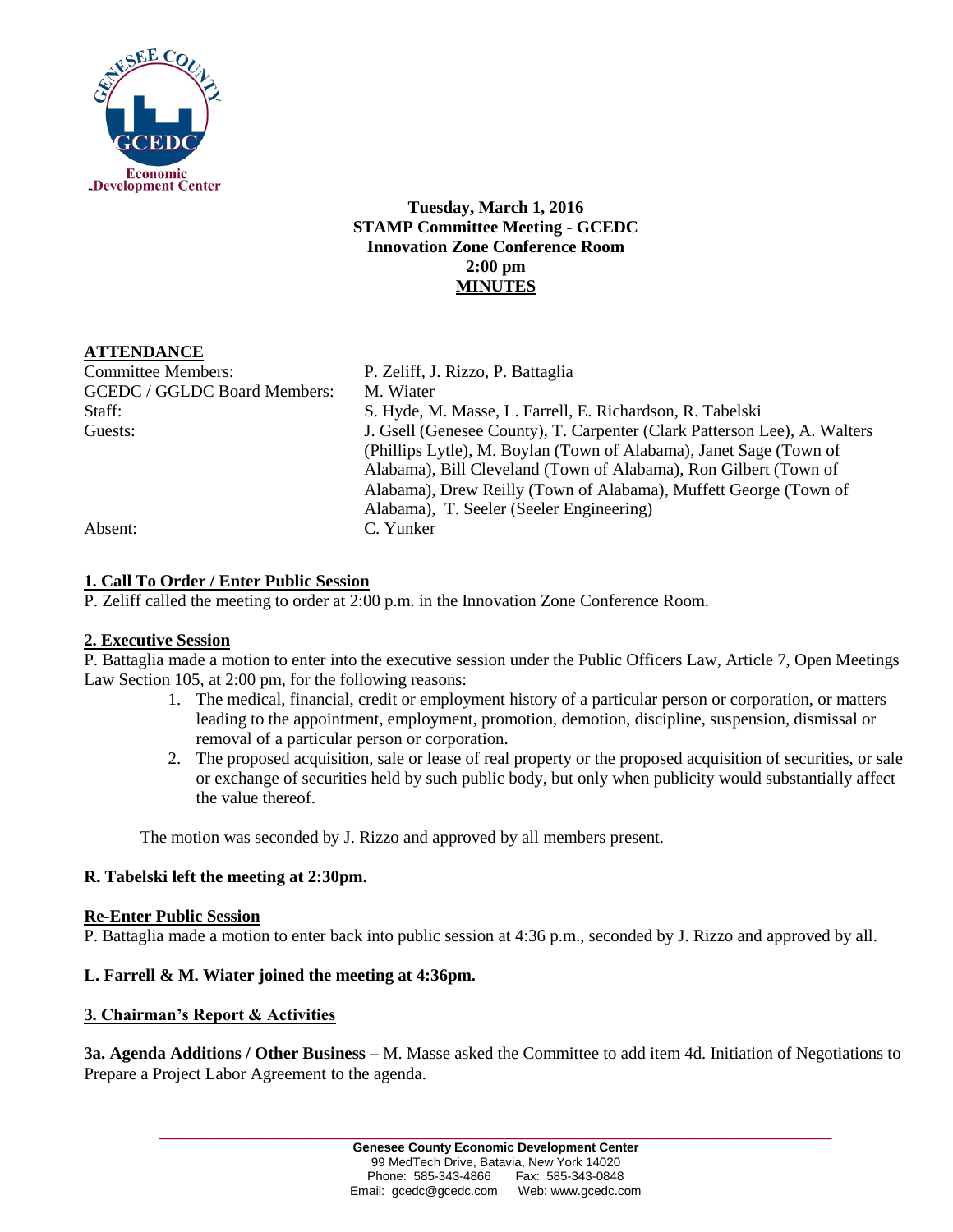**P. Battaglia made a motion to approve adding item 4d. Initiation of Negotiations to Prepare a Project Labor Agreement to the agenda; the motion was seconded by J. Rizzo. Roll call resulted as follows:**

P. Zeliff - Yes J. Rizzo - Yes P. Battaglia - Yes C. Yunker - Absent **The item was approved as presented.**

#### **3b. Minutes: February 2, 2016**

**P. Battaglia made a motion to approve the Minutes from February 2, 2016; the motion was seconded by J. Rizzo. Roll call resulted as follows:**

P. Zeliff - Yes J. Rizzo - Yes P. Battaglia - Yes C. Yunker - Absent **The item was approved as presented.**

# **4. Discussions / Official Recommendations to the Board:**

**4a. 1366 Project Update -** In the essence of time, S. Hyde did not give a 1366 Project Update.

**4b. Phillips Lytle Construction / Legal Services Fee Modification –** M. Masse shared that the GCEDC approved the construction legal services agreement with Phillips Lytle for a not to exceed amount of \$37,375. The original agreement with Phillips Lytle had them reviewing the lease agreement as New York State was originally going to prepare the lease and then send out to all parties for review. Based on recent discussions with New York State, this structure has since been modified. New York State would prefer to have the GCEDC draft the Master Lease agreement and send to them for their review. Phillips Lytle has revised their original quote to include the additional cost to prepare the lease versus just review it. Their new not to exceed amount is \$44,000 to complete the Construction Legal Services work.

M. Masse asked the Committee to recommend approval of an increase to the already existing contract with Phillips Lytle of \$6,625 for a new not to exceed amount of \$44,000 for Construction / Legal Services.

**J. Rizzo made a motion to recommend approval of the Phillips Lytle Construction / Legal Services Fee Modification; the motion was seconded by P. Battaglia. Roll call resulted as follows:**

| P. Zeliff -    | Yes    |
|----------------|--------|
| J. Rizzo -     | Yes    |
| P. Battaglia - | Yes    |
| C. Yunker -    | Absent |
|                |        |

**The item was approved as presented.**

**4c. CC Environment & Planning Contract – Archeological Survey - \$102,550 –** M. Masse shared that the GCEDC has received a proposal for the archeological survey for STAMP site properties that need the following:

1. Phase 1B on new parcels purchased in the last year

2. Completion of Phase II investigation on one large site (includes cost of site prep for area)

3. Completion of Phase III on two sites (includes cost of site prep for area)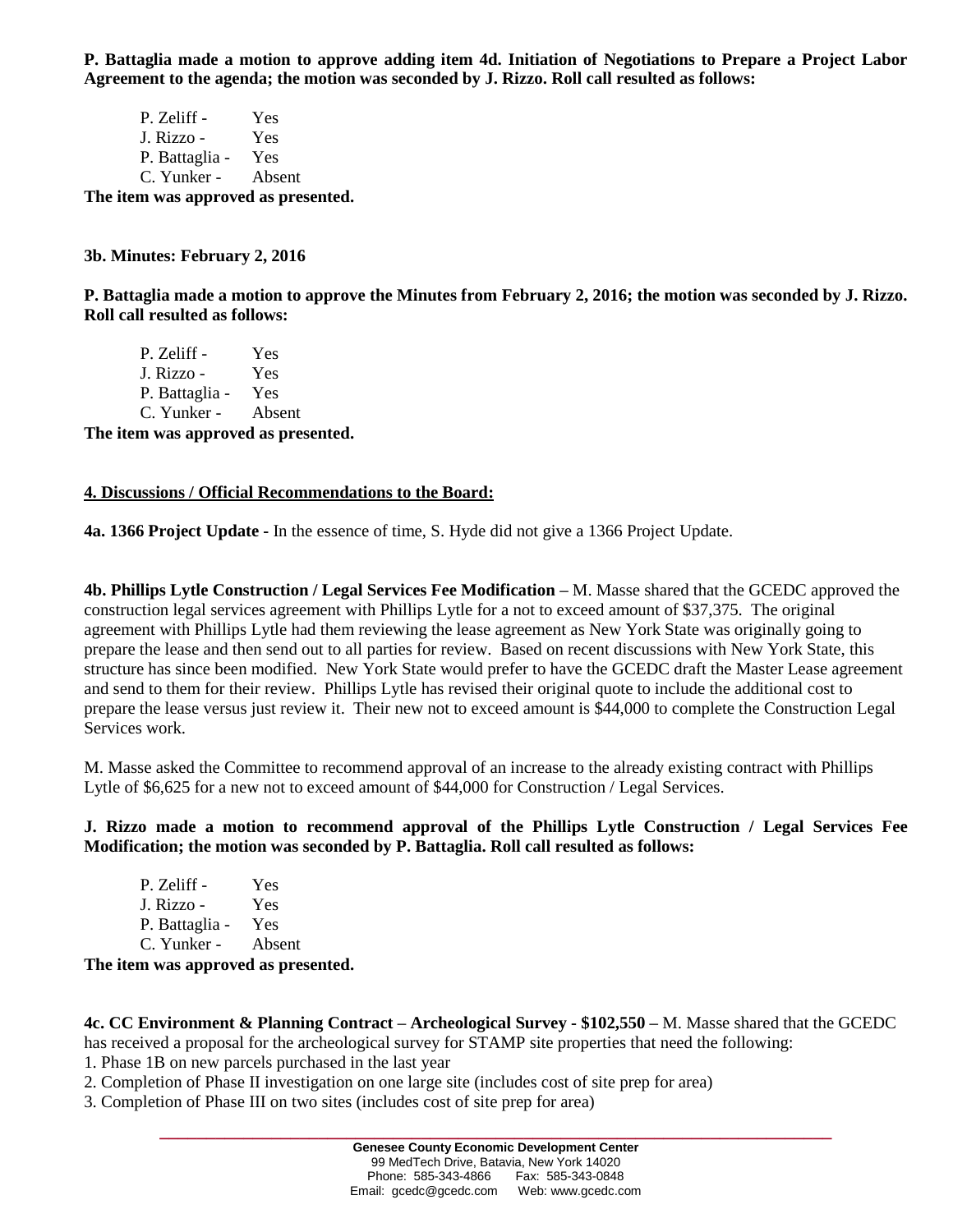M. Masse asked the Committee to recommend approval of the Archeological Survey contract with CC Environment & Planning for \$102,550.

P. Battaglia asked what was different between this contract and the \$252,500 contract that we awarded in October.

M. Masse shared that the contract that was awarded in October is related to the SEQR update. The majority of the archeological work that was done for that was related to the offsite sewer. The contract being brought forward today includes archeological surveys for the parcels at the STAMP site that have not been done yet.

P. Zeliff thought that the cost of these contracts are getting pretty high and the Committee may want to consider having multiple quotes in the future for this type of work.

M. Masse shared that the Agency has worked with CC Environment & Planning, formerly under the name of Conservation Connects, for 7 or 8 years now. A lot of work would have to go into recreating information if we were to switch companies. Keep in mind too, that the costs increase as you perform more phases of archeological work. The cost of a Phase III is significantly higher than a Phase II archeological survey.

T. Carpenter added that this has been an extremely complicated process over a number of years and the relationships between the GCEDC, different Agencies and the Seneca Nation are all very important. There is value in the continuity that we have achieved so far.

S. Hyde shared that this contract would clear the main parcels for the 1366 Technologies campus. We can take a look at some different options and how they compare dollar wise for the remainder of the STAMP site.

**P. Battaglia made a motion to recommend approval of the CC Environment & Planning Contract; the motion was seconded by J. Rizzo. Roll call resulted as follows:**

| P. Zeliff -    | Yes    |
|----------------|--------|
| J. Rizzo -     | Yes    |
| P. Battaglia - | Yes    |
| C. Yunker -    | Absent |
|                |        |

**The item was approved as presented.**

**4d. Initiation of Negotiations to Prepare a Project Labor Agreement –** M. Masse shared that the Committee has reviewed the PLA report as prepared by an independent consultant that showed preliminary findings.

M. Masse asked the Committee to recommend authorizing initiation of negotiations to prepare a Project Labor Agreement with costs not to exceed \$8,000.

**J. Rizzo made a motion to recommend authorizing initiation of negotiations to prepare a Project Labor Agreement with costs not to exceed \$8,000; the motion was seconded by P. Battaglia. Roll call resulted as follows:**

| P. Zeliff -    | Yes    |
|----------------|--------|
| J. Rizzo -     | Yes    |
| P. Battaglia - | Yes    |
| C. Yunker -    | Absent |
|                |        |

**The item was approved as presented.**

#### **Adjournment**